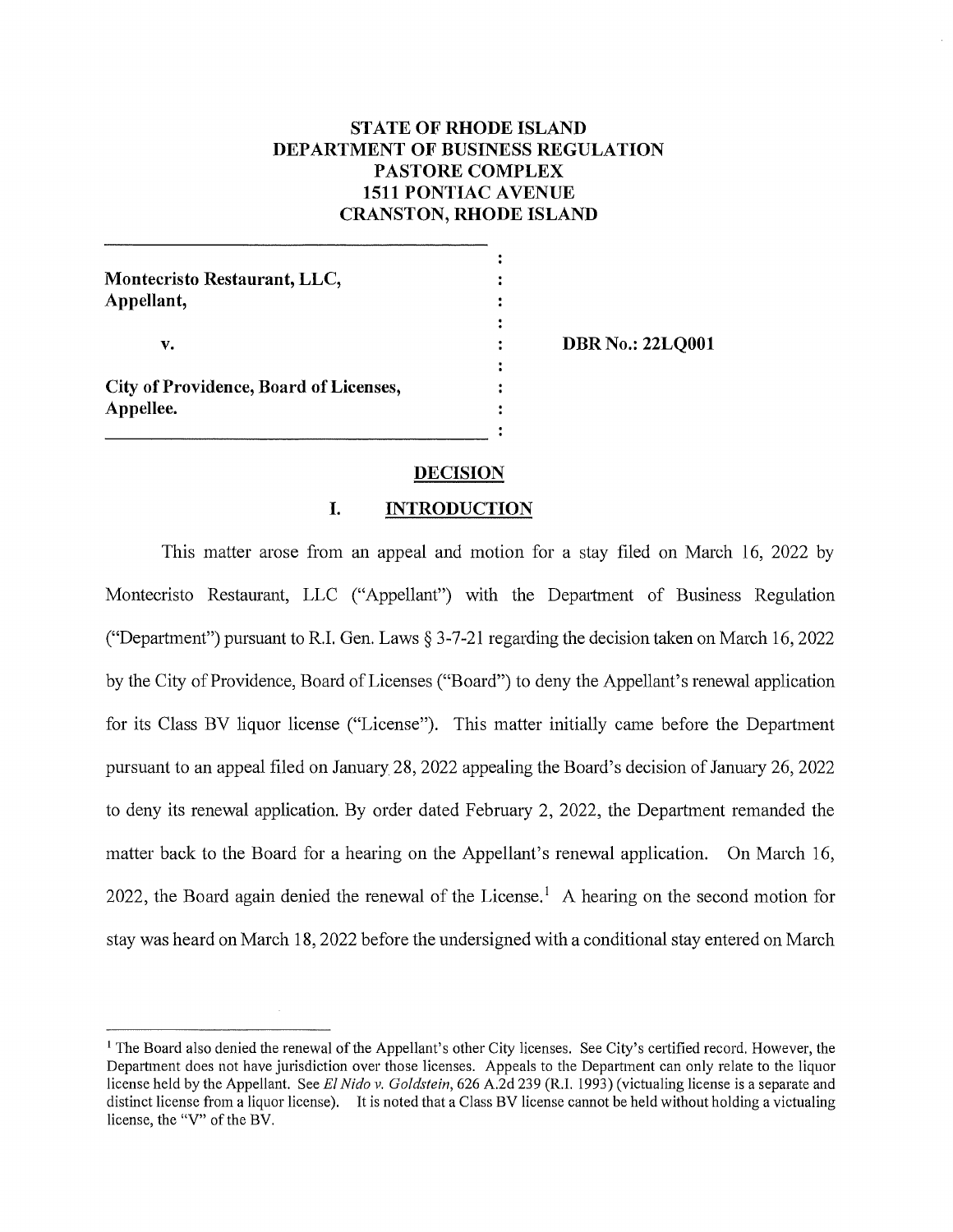24, 2022. A full hearing was held on May 24, 2022. The parties were represented by attorneys who rested on the record.<sup>2</sup>

## **II. JURISDICTION**

The Department has jurisdiction over this matter pursuant to R.I. Gen. Laws § 3-2-1 *et seq.*, R.I. Gen. Laws§ 3-5-1 *et seq.,* R.I. Gen. Laws§ 3-7-1 *et seq.,* R. I. Gen. Laws§ 42-14-1 *et seq.,* and R.I. Gen. Laws§ 42-35-1 *et seq.* 

# **III. ISSUES**

Whether to uphold or overturn the Board's decision to deny the Appellant's renewal application for the License.

## **IV. MATERIALFACTS**

The Appellant initially came before the Board on January 20, 2022 at which time the Board reviewed several complaints about the Appellant that it had received from neighbors about noise and of the Appellant's advertising for various D.J. entertainments at its establishment.<sup>3</sup> The Board questioned the Appellant's owner, Yorjan Tavarez, regarding the advertisements posted on social media advertising D.J.'s. Mr. Taverez indicated that he had cancelled the advertised event listing. However, the Board pointed it that it had copies of many advertisements for D.J.'s at the Appellant. Mr. Taverez indicated that it had music playing but no entertainment. The Board decided to set the matter down for hearing on January 26, 2022 in relation to the renewal application. On that

<sup>&</sup>lt;sup>2</sup> The transcript of the Department's hearing was received on June 1, 2022.<br><sup>3</sup> The undersigned listened to audio for the Board's three (3) different days of hearing online. Those recordings can be found as follows:

https://providenceri.iqm2.com/Citizens/SplitView.aspx?Mode=Video&MeetingID=l3377&Fonnat=Minutes (January 20, 2022).

https://providenceri.iqm2 .com/Citizens/SplitView .aspx?Mode=Video&MeetingID= 13 3 73&Fonnat=Minutes (January 26, 2022).

https://providenceri.iqm2.com/Citizens/SplitView.aspx?Mode=Video&MeetingID=13390&Format=Minutes (March 16, 2022).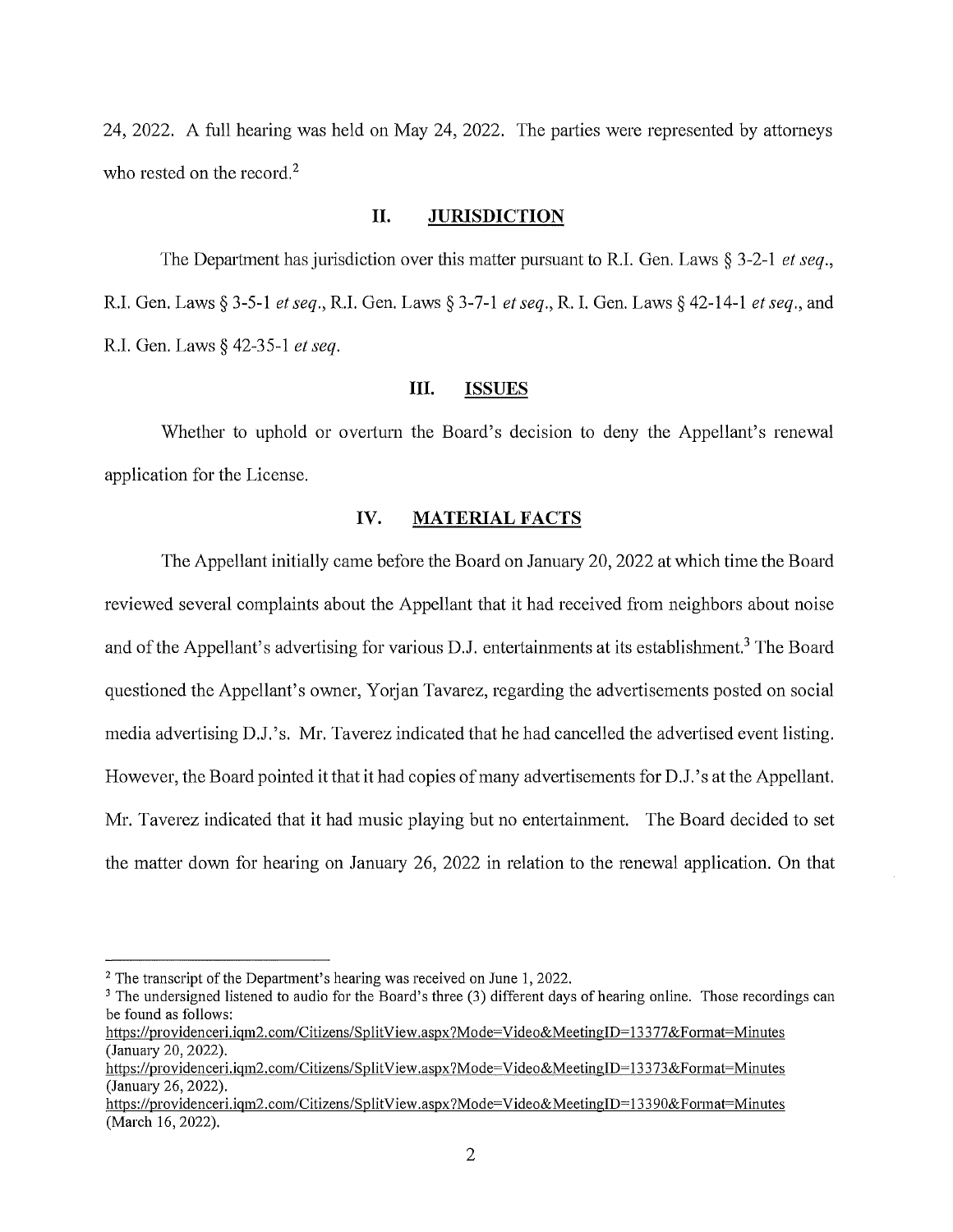date, the Appellant did not appear. The Board denied the application renewal which the Appellant appealed to the Department which remanded it back to the Board.

The Board heard the renewal application again on March 16, 2022 at which time the Appellant appeared with counsel. The Appellant represented that it did not have any  $D.J.'s$  playing inside and did not have any D.J. apparatus. The Board had copies of 17 different advertisements posted by the Appellant for D.J.'s. The Appellant represented that it had no live entertainment by D.J.'s. It was represented that during the January 20, 2022 Board hearing, the Appellant deleted its Instagram advertisements but did not delete its Facebook advertisements in relation to its D.J. advertisements. This was not disputed by the Appellant at the March 16, 2022 Board hearing.

The advertisements for D.J.s are from the Fall of 2021 and January of 2022. The Appellant also admitted it advertised on the radio. The certified record makes mention of a December 25, 2021 radio advertisement in relation to a D.J. being at the Appellant. The certified record also included several emails from the neighbors recounting loud music as well as the various D.J. advertisements. See certified record.

### **V. DISCUSSION**

#### **A. Legislative Intent**

The Rhode Island Supreme Court has consistently held that it effectuates legislative intent by examining a statute in its entirety and giving words their plain and ordinary meaning. *In re Falstaff Brewing Corp.,* 637 A.2d 1047 (R.I. 1994). If a statute is clear and unambiguous, "the Court must interpret the statute literally and must give the words of the statute their plain and ordinary meanings." *Oliveira v. Lombardi,* 794 A.2d 453, 457 (R.I. 2002) ( citation omitted). The Supreme Court has also established that it will not interpret legislative enactments in a manner that renders them nugatory or that would produce an unreasonable result. See *Defenders of Animals v.*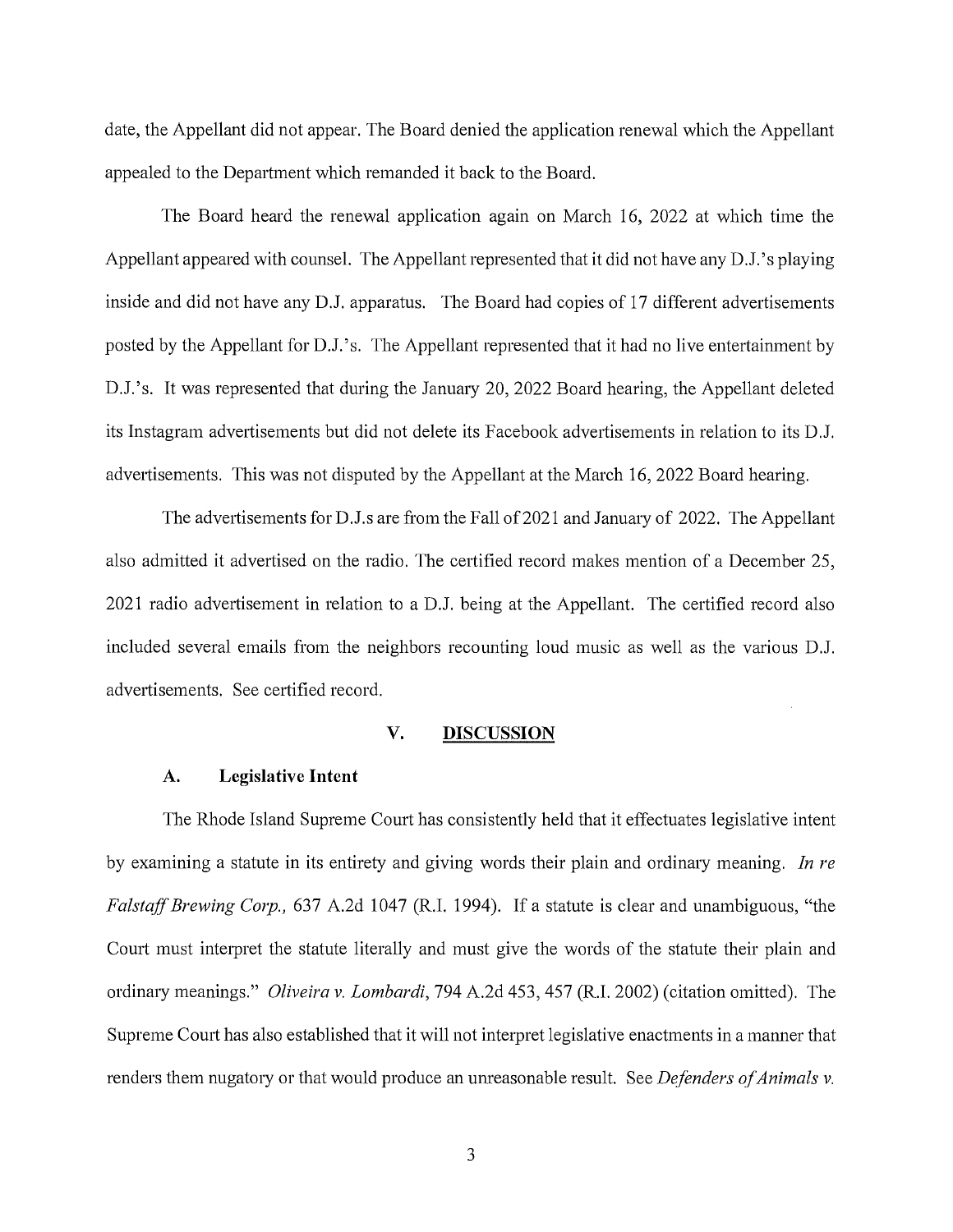DEM, 553 A.2d 541 (R.I. 1989) (citation omitted). In cases where a statute may contain ambiguous language, the Rhode Island Supreme Court has consistently held that the legislative intent must be considered. *Providence Journal Co. v. Rodgers,* 711 A.2d 1131, 1134 (R.I. 1998).

# **B. The Appeal before the Department**

The hearing before the undersigned is a *de nova* hearing so that the parties start afresh during the appeal. See *A.JC. Enterprises v. Pastore,* 473 A.2d 269 (R.I. 1984); and *Cesaroni v. Smith,* 202 A.2d 292 (R.I. 1964) (Department's jurisdiction is *de nova* and the Department independently exercises the licensing function). The outcome of an appeal is a decision whether to uphold, overtum, or modify a licensing board's decision. Thus, this appeal is not bound by the Board's reasons for denial of renewal but whether the Board presented its case before the undersigned. The undersigned will make her findings on the basis of the evidence before her and determine whether that evidence justifies said denial.

# **C. Standard of Review**

Pursuant to R.I. Gen. Laws § 3-7-6, the Appellant's Class B application for renewal of license may be denied "for cause." Said statute provides as follows:

Renewal of Class A, Class B, Class C, Class D, Class E, and Class J licenses. The holder of a Class A, Class B, Class C, Class D, Class E, or Class J license who applies before October 1 in any licensing period for a license of the same class for the next succeeding licensing period is prima facie entitled to renewal to the extent that the license is issuable under  $\S$  3-5-16. This application may be rejected for cause, subject to appeal as provided in§ 3-7-21.

In *Chernov Enterprises, Inc. v. Sarkas*, 284 A.2d 61, 63 (R.I. 1971), the Rhode Island Supreme Court rejected the argument that a license renewal may only be based on breaches of R.I.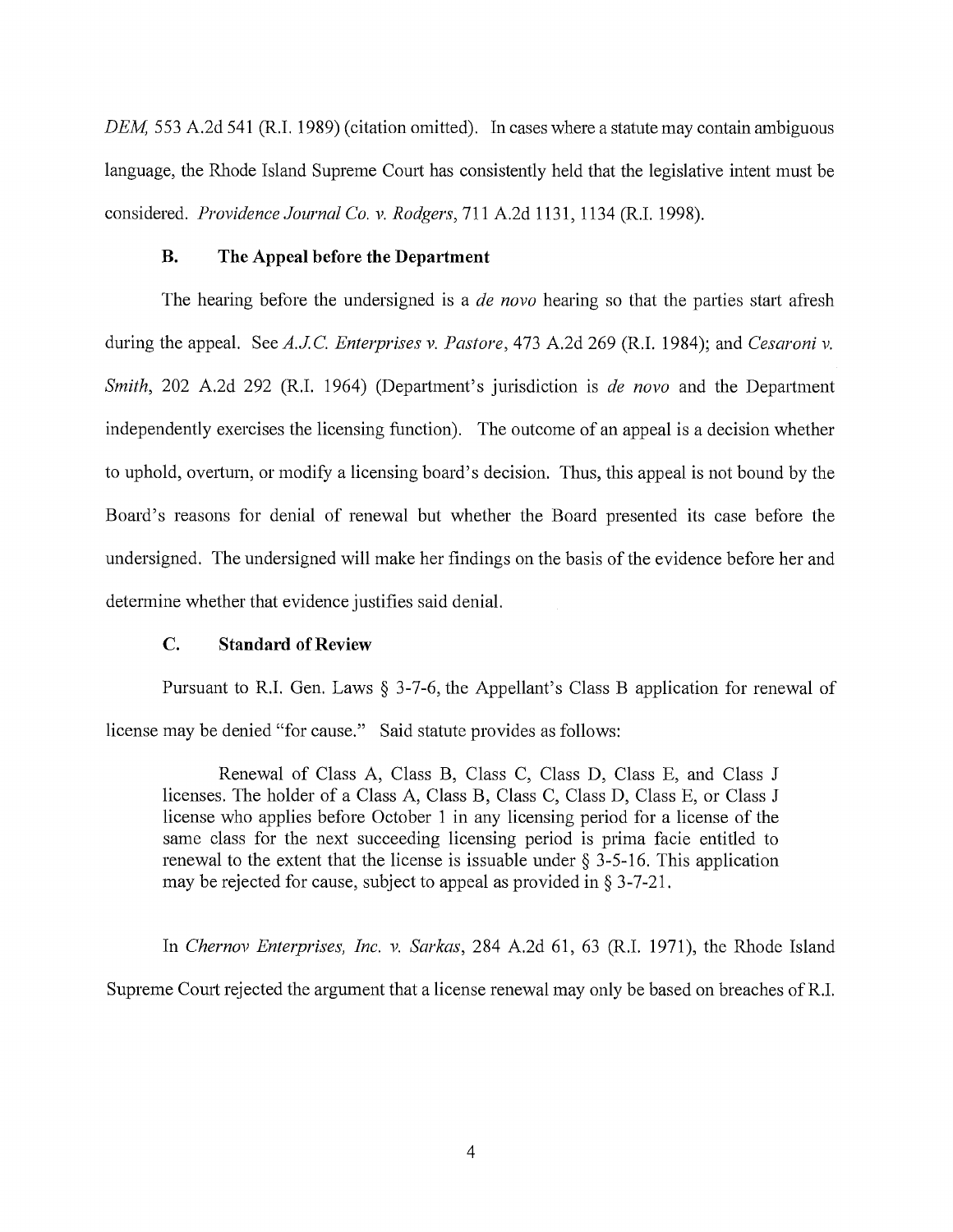Gen. Laws § 3-5-21<sup>4</sup> or R.I. Gen. Laws § 3-5-23<sup>5</sup> but instead found "that a cause, to justify action, must be legally sufficient, that is to say, it must be bottomed upon substantial grounds and be established by legally competent evidence." See also A.J.C. Enterprises, Inc. v. Pastore, 473 A.2d 269 (R.I. 1984); *Edge-January, Inc. v. Pastore,* 430 A.2d 1063 (R.I. 1981). In *Chernov,* renewal was denied because the licensee's president had supporned perjury of two (2) minors that had been served by the licensee. In *Edge-January,* the renewal was denied as it was found that the neighbors' testimony had shown a series of disorderly disturbances happening in front of the licensee's premises that had their origins inside.

# **C. Prior Discipline**

The Appellant had administrative penalties imposed for having entertainment without a license and having 12 instances of public smoking on December 14, 2013. More recently, there was an incident of shots fired in 2021 for which the Appellant was penalized.

 $4$  R.I. Gen. Laws § 3-5-21 states as follows:

Revocation or suspension of licenses – Fines for violating conditions of license.  $-(a)$  Every license is subject to revocation or suspension and a licensee is subject to fine by the board, body or official issuing the license, or by the department or by the division of taxation, on its own motion, for breach by the holder of the license of the conditions on which it was issued or for violation by the holder of the license of any rule or regulation applicable, or for breach of any provisions of this section.

<sup>(</sup>b) Any fine imposed pursuant to this section shall not exceed five hundred dollars (\$500) for the first offense and shall not exceed one thousand dollars (\$1,000) for each subsequent offense. For the purposes of this section, any offense committed by a licensee three (3) years after a previous offense shall be considered a first offense.

<sup>(</sup> c) In the event that a licensee is required to hire a police detail and the police refuse to place a detail at the location because a licensee has failed to pay outstanding police detail bills or to reach a payment plan agreement with the police department, the license board may prohibit the licensee from opening its place of business until such time as the police detail bills are paid or a payment plan agreement is reached.

 $<sup>5</sup>$  R.I. Gen. Laws § 3-5-23 states in part as follows:</sup> \*\*\*

<sup>(</sup>b) If any licensed person pennits the house or place where he or she is licensed to sell beverages under the provisions of this title to become disorderly as to annoy and disturb the persons inhabiting or residing in the neighborhood  $\dots$  he or she may be summoned before the board, body, or official which issued his or her license and before the department, when he or she and the witnesses for and against him or her may be heard. If it appears to the satisfaction of the board, body, or official hearing the charges that the licensee has violated any of the provisions of this title or has permitted any of the things listed in this section, then the board, body, or official may suspend or revoke the license or enter another order.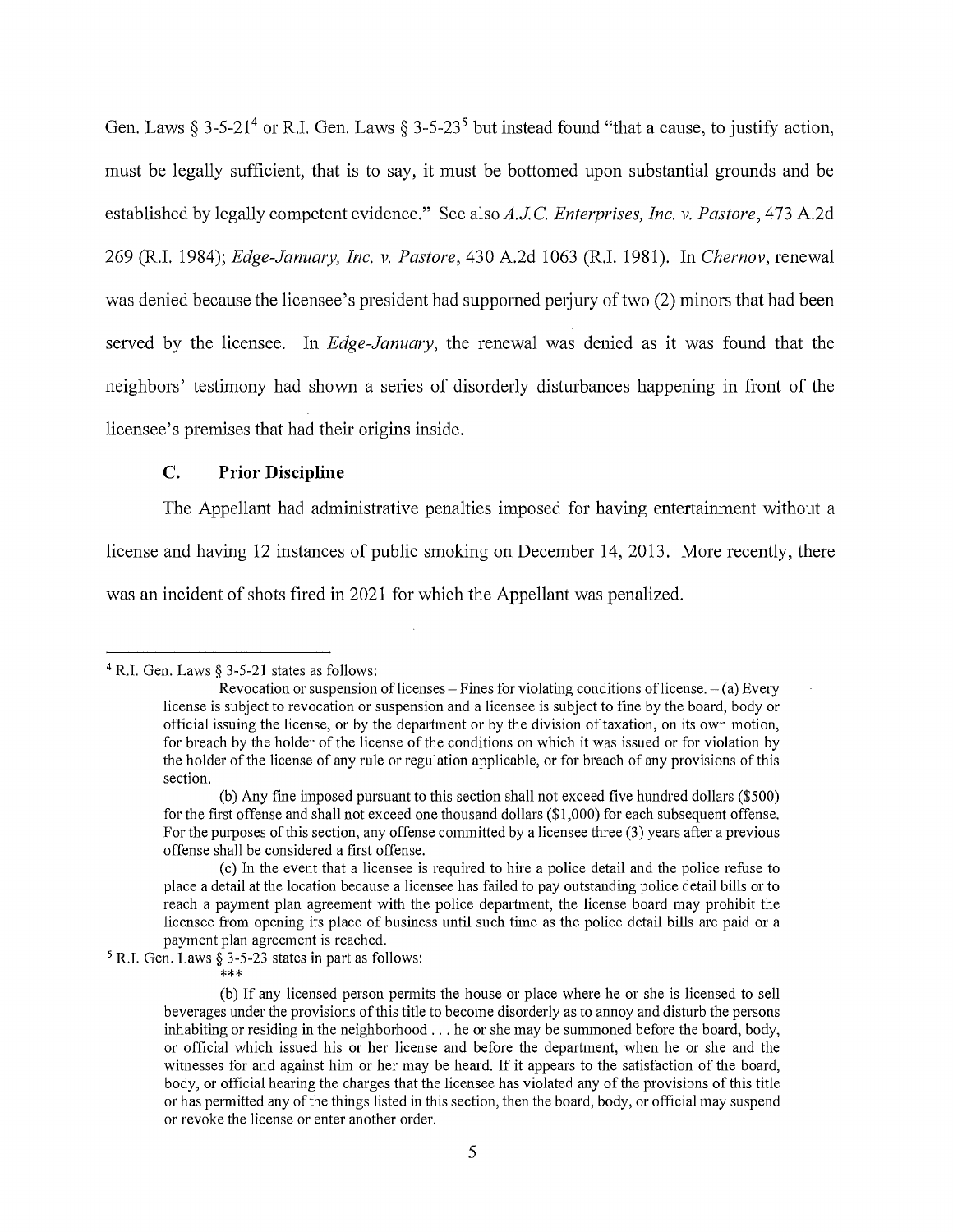## **D. Arguments**

The City and Board argued that there were some instances where DJ.'s were playing/performing at the Appellant. However, they agreed that for most of the advertisements, the City did not have corroborating evidence that a D.J. performed on the day advertised. They also argued that having a D.J. make an appearance and mingle with patrons falls under entertainment provisions. They argued that the Appellant's owner deleted its D.J. advertisements during the January 20, 2022 Board meeting from one of its social media account which goes to the fitness of the licenseholder. They argued that the renewal was not filed by October 1, 2021 but was filed on November 18, 2021 so statutorily does not fall under the provision that allows a *prima facia* renewal because it was filed late. They argued because the renewal was late, the standard would be the same as for a new license application. The Board acknowledged that it believed that if the Appellant had filed a timely renewal application, there would not be enough to support a non-renewal as case law speaks of a grouping of events in a 12 month period that negatively impacts the neighborhood's quality of life. The Board argued that the Appellant could not be trusted due to the owner's misrepresentations to the Board so was unfit to be a licenseholder.

The Appellant represented that D.J. advertisements were for appearances by D.J.'s who mingled with patrons but did not perform as there is no DJ. booth because the venue is too small. The Appellant agreed that D.J. appearances constitute entertainment but argued it a new issue and would not rise to the level of denial of renewal. The Appellant represented that it would no longer have D.J.'s make promotional appearances. The Appellant agreed that at some point a licensee could fall out of the *prima facie* provision but would not be sure what date that would be.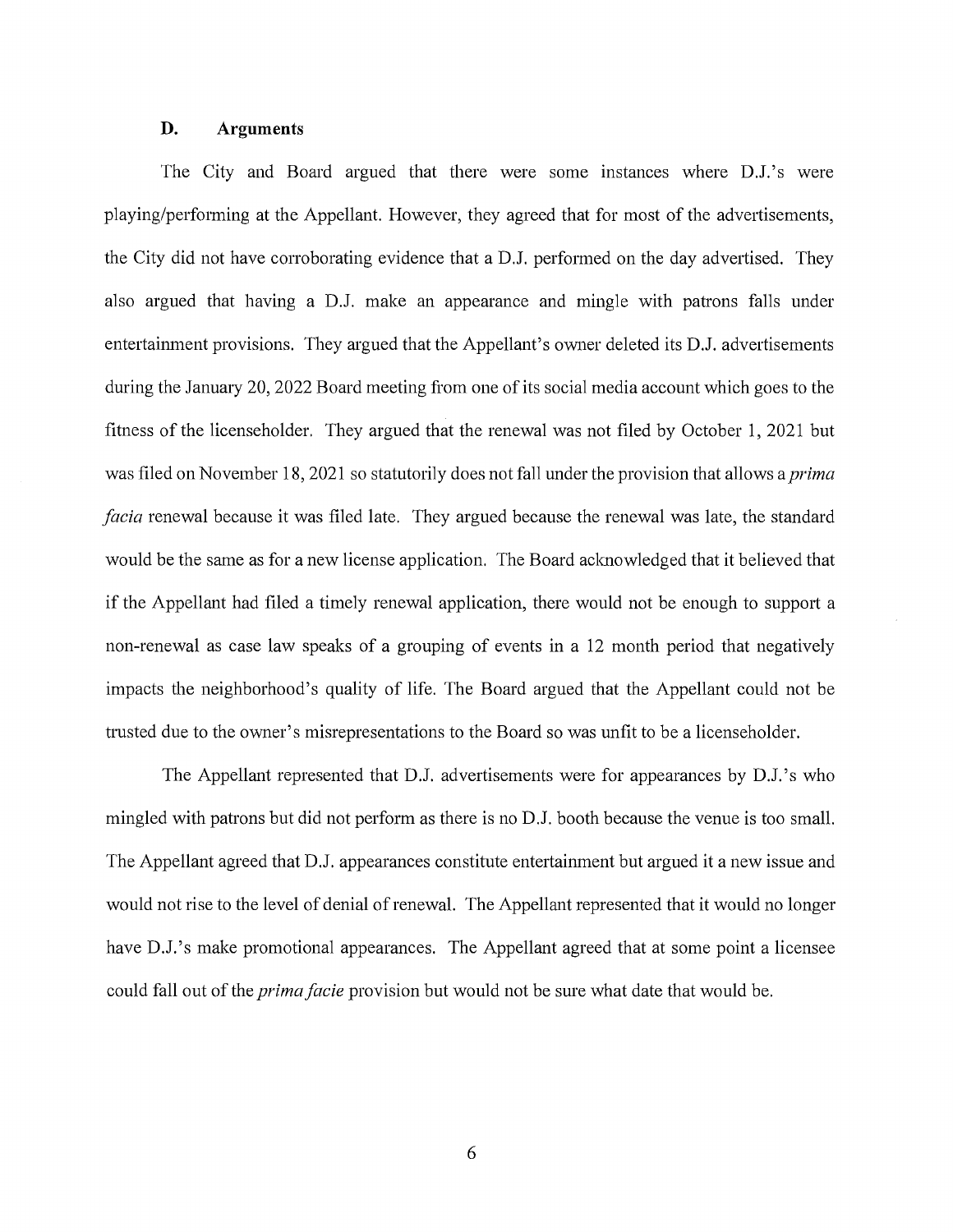#### **E. Whether the Appellant's Application to Renew License should be Granted**

In *AJC Enterprises*, the Court found that the neighbors who all lived in the area "testified" at length concerning the increase in noise, parking congestion, litter, public urination, patrons either screaming, intoxicated, or pugnacious, as well as an increase in various other activities, all of which disrupted the neighborhood's established way of life." *Id.* at 274.<sup>6</sup> This matter revolves around some neighborhood disturbances in terms of loud music. However, the City is more concerned that the Appellant misled the Board and then deleted evidence.

Currently, the Appellant's license has a closing time of 11 :00 p.m. but the Board had since imposed at 10:00 p.m. closing time. See March 24, 2022 stay order. Even if the D.J.'s are not performing and are just appearing there, the Appellant's advertisements for D.J.'s seem at odds with a closing time of 10:00 p.m. or 11:00 p.m. The neighbors' complaints indicate that the Appellant plays loud music that can be heard outside its building. The Appellant does not have an entertainment license.

Mr. Tavarez told the Board that he did not have D.J.'s and had canceled the one appearance despite the fact that the Appellant had posted numerous advertisements for D.J.'s on different nights. The Appellant then deleted its advertisements from one of its social media accounts but not all of its social media accounts.

It is troubling that the Appellant was even advertising on social media since its renewal application that it filed on November 18, 2021, it answered, "no," to the question, "[w]ill you use

<sup>&</sup>lt;sup>6</sup> In discussing the type of evidence required to be proved for a denial, the Rhode Island Supreme Court found in *A.JC. Enterprises, Inc. v. Pastore,* 473 A.2d 269,275 (R.I. 1984) as follows:

We have said at least twice recently that there need not be a direct causational link between incidents occurring outside or nearby a drinking establishment and its patrons. Such a link is established when it can be reasonably inferred from the evidence that the incidents occurred outside a particular establishment and had their origins within. *The Edge-January ... Manuel J. Furtado*, *Inc. v. Sarkas,* 373 A.2d 169, 172 (R.I. 1977).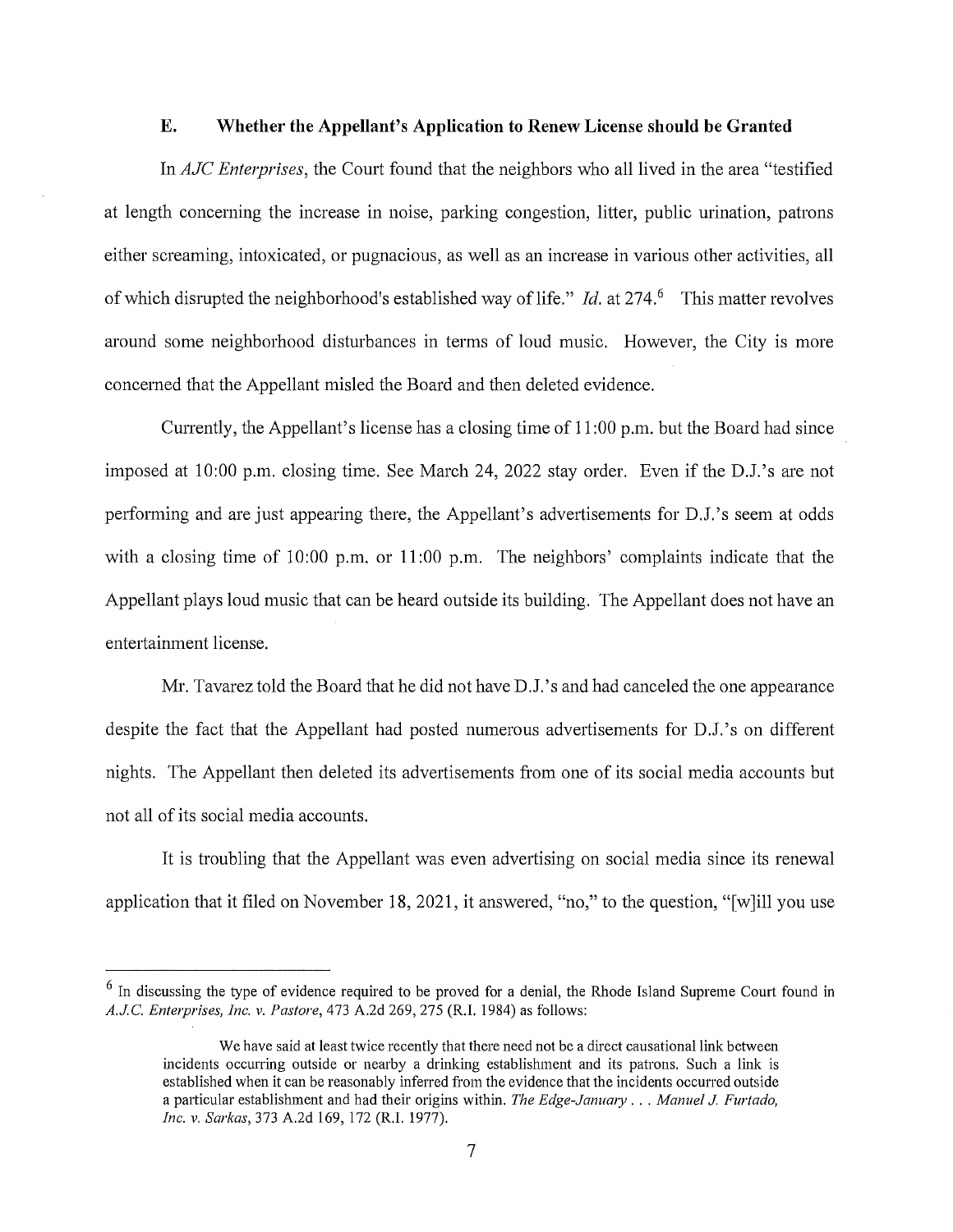social media to promote business?" Clearly, that answer was a misrepresentation as it had Facebook advertisements in December, 2021 and January, 2022.

The Board acknowledged that under the *prima facie* standard, it did not think there would be enough to deny the renewal of license. The *prima facie* standard applies to those licensees that file for renewal prior to October 1 of the year. Pursuant to R.I. Gen. Laws  $\S 3$ -5-8,<sup>7</sup> the Appellant's License expired on December 1, 2021. The Appellant filed its renewal prior to the expiration of its License. Certainly, once a license expired, there would be no entitlement to a *prima facie* renewal.

Not only was the Appellant posting advertisements for D.J.'s which it now says it will not do (despite saying it would not be using social media back on November 18, 2021), some of the advertisements advertised that hookah was available at the Appellant. While this was not touched upon at hearing, it merits a discussion in terms of whether the Appellant complies with all statutory and regulatory mandates. R.I. Gen. Laws § 23-20.10-6 excludes from the prohibition on public smoking, any "smoking bar" as defined by R.I. Gen. Laws§ 23-20.10-2(20). Smoking is defined in R.I. Gen. Laws§ 23-20.10-2(19). 8

R.I. Gen. Laws § 23-20.10-2(20) defines a smoking bar as follows:

<sup>&</sup>lt;sup>7</sup> R.I. Gen. Laws § 3-5-8 provides as follows:

Expiration date of licenses. Every license except retailer's Class F licenses and retailer's Class G licenses shall expire on December 1 after its issuance.  $8$  R.I. Gen. Laws  $§$  23-20.10-6 provides in part as follows:

Where smoking not regulated.  $-$  (a) Notwithstanding any other provision of this chapter to the contrary, the following areas shall be exempt from the provisions of this chapter:

<sup>\*\*\*</sup> 

<sup>(6)</sup> Any smoking bar as defined in  $\S 23-20.10-2(20)$ .

<sup>(20) (</sup>i) "Smoking bar" means an establishment whose business is primarily devoted to the serving of tobacco products for consumption on the premises, in which the annual revenues generated by tobacco sales are greater than fifty percent (50%) of the total revenue for the establishment and the serving of food or alcohol is only incidental to the consumption of the tobacco products. Effective July 1, 2015, all existing establishments and establishments that open thereafter must demonstrate quaiterly, for a period of one year and annually thereafter, that the annual revenue generated from the serving of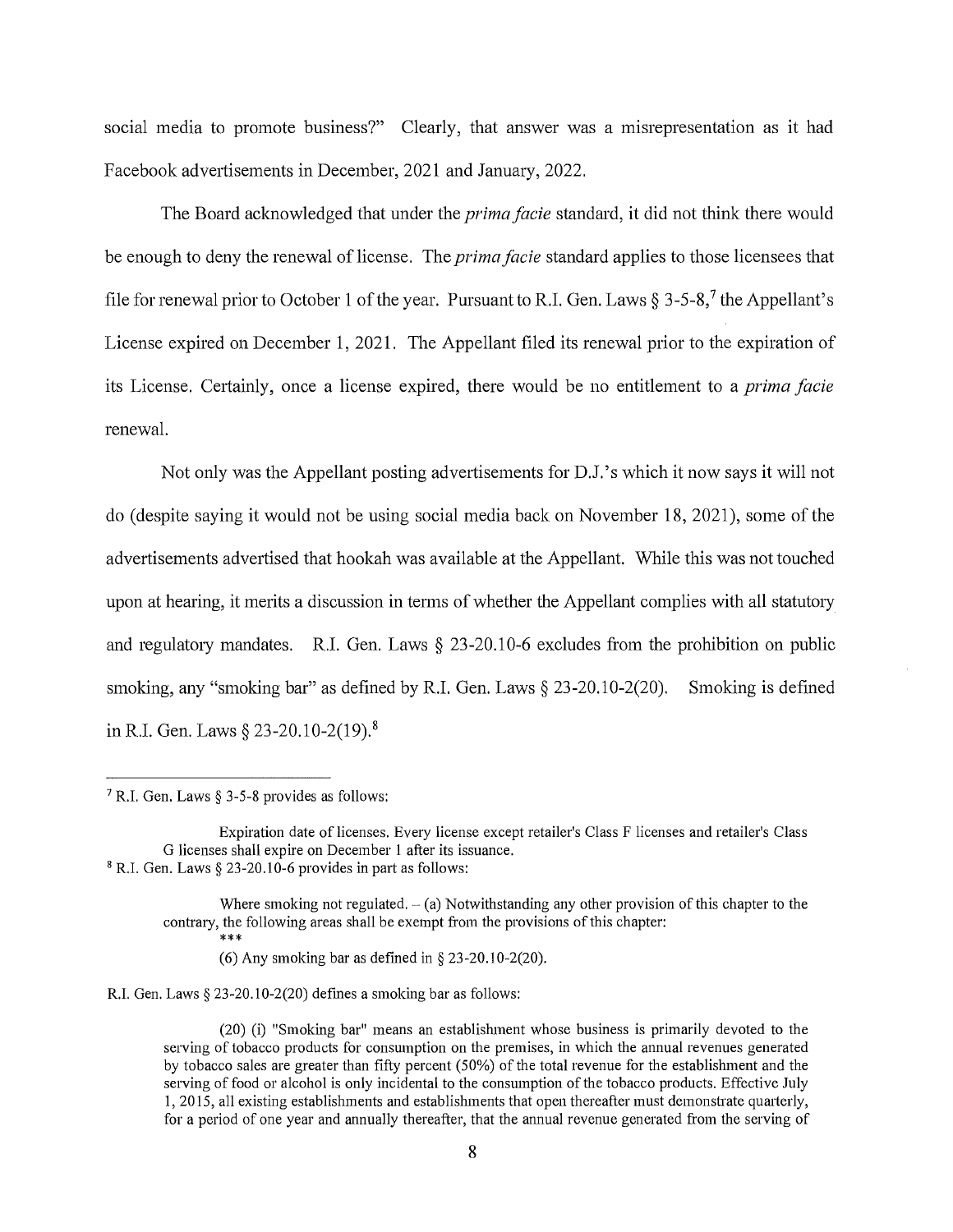If the Appellant is allowing public smoking  $-$  which includes smoking hookah $-$  it would have to qualify as a smoking bar so that its annual revenue generated by tobacco sales would be greater than 50% and the serving of food, alcohol, or beverages would only be incidental to the consumption of the tobacco products. The statute provides that smoking bars file annual affidavits regarding their revenue with the Division of Taxation.

There was no evidence one way or another in terms of the whether the Appellant was a smoking bar. Its advertisements call it a restaurant and lounge. However, if it was offering hookah and was not a smoking bar, it was noncompliant with the statute on public smoking.<sup>9</sup>

The Board argued that the totality of circumstances regarding the fitness of the licensee . justified the denial of the renewal. Certainly, Mr. Tavarez has not acquitted himself well before the Board or with his business' neighbors. He seems to be ttying to run a nightclub when the Appellant is supposed to be a restaurant. In tiying to do that, he misled the Board and lied on his

#### R.I. Gen. Laws § 23-20.10-2(19) defines a smoking as follows:

tobacco products is greater than fifty percent (50%) of the total revenue for the establishment, and the serving of food, alcohol, or beverages is only incidental to the consumption of the tobacco products. Every owner of a smoking bar shall register no later than January 1 of each year with the division of taxation and shall provide, at a minimum, the owner's name and address and the name and address of the smoking bar. The division of taxation in the department of administration shall be responsible for the determination under this section and shall promulgate any rules or fonns necessary for the implementation of this section.

<sup>(</sup>ii) Smoking bars shall only allow consumption of food and beverages sold by the establishment on the premises and the establishment shall have public access only from the street.

<sup>(</sup>iii) Any smoking bar, as defined herein, is required to provide a proper ventilation system that will prevent the migration of smoke into the street.

<sup>( 19) &</sup>quot;Smoking" or "smoke" means inhaling, exhaling, burning, or canying any lighted or heated cigar, cigarette, pipe, weed, plant, other tobacco product or plant product, or other combustible substance in any manner or in any form intended for inhalation in any manner or form. "Smoking" or "smoke" also includes the use of electronic cigarettes, electronic cigars, electronic pipes, electronic nicotine delivery system products, or other similar products that rely on vaporization or aerosolization; provided, however, that smoking shall not include burning during a religious ceremony.

<sup>9</sup>Another issue that was raised at hearing was whether the Appellant had provided a Division of Taxation letter of good standing in its renewal. The Appellant represented after hearing that it had provided such a letter, but the City was unsure.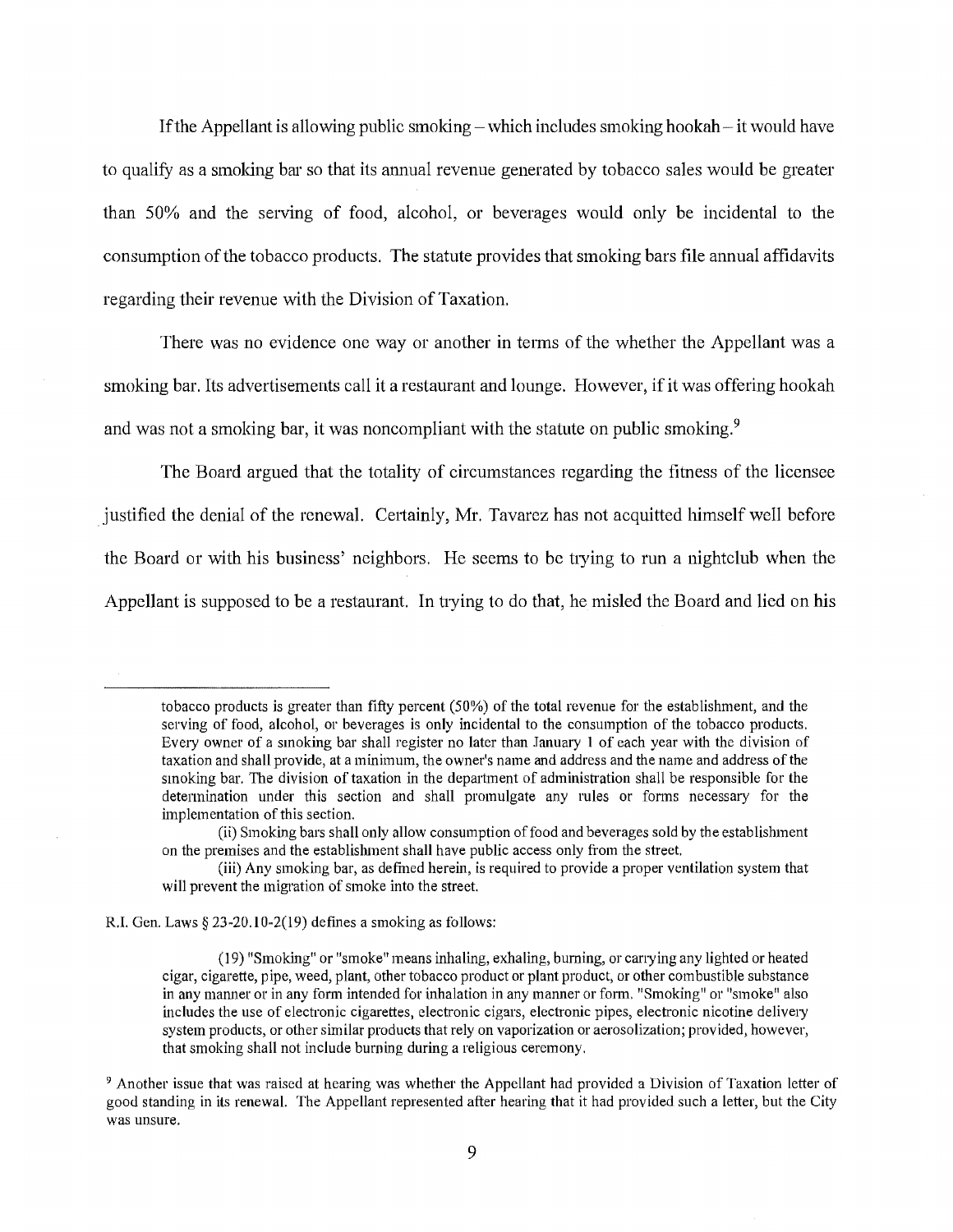renewal application. He tried to hide evidence of advertising for entertainment by deleting social

media posts.

R.I. Gen. Laws § 5-22-1.1 provides as follows:

Live entertainment  $-$  City of Providence. The board of licenses for the city of Providence is authorized to license, regulate, or prohibit "live entertainment" in the city of Providence, including, but not limited to, live performances of music or sound by individuals, bands, musicians, disc jockeys, dancing, or karaoke, with or without charge, provided that "incidental entertainment" be permitted as of right, and no license shall be required. "Incidental entertainment" means background music provided at a restaurant, bar, nightclub, supper club, or similar establishment, limited to the following format:

(1) Live music performance limited to no more than a maximum of three (3) acoustic instruments that shall not be amplified by any means, electronic or otherwise; or

(2) Prerecorded music or streamed music played over a pennanently installed sound system. If a bar or restaurant includes incidental entertainment, it cannot charge a cover charge; shall not allow dancing by patrons of the establishment; cannot employ flashing, laser, or strobe lights; and the maximum volume, irrespective of the format, is limited solely to the boundaries of the premises at all times, and shall permit audible conversation among patrons of the establishment.

The Appellant does not have an entertainment license. It can provide incidental music, but

the music cannot be heard outside its building. The music cannot be amplified.

In order to ensure that the Appellant is not being run as a night club with entertainment without a license, loud music, advertising  $D.J.'s$  on social media as well a taking into consideration the licensee's propensity to obfuscate and lie about its business, the undersigned will recommend renewal but with certain conditions.

Under *Thompson v. East Greenwich,* 512 A.2d 837 (R.I. 1986), a town may grant a liquor license upon conditions that promote the reasonable control of alcoholic beverages. The Appellant's behavior has raised pertinent questions about its fitness to be a licenseholder. As a result, there is cause to support that its renewal be conditioned as the Appellant has shown that it is not capable of running its business in a trustworthy fashion. In a sense, this is a chance for the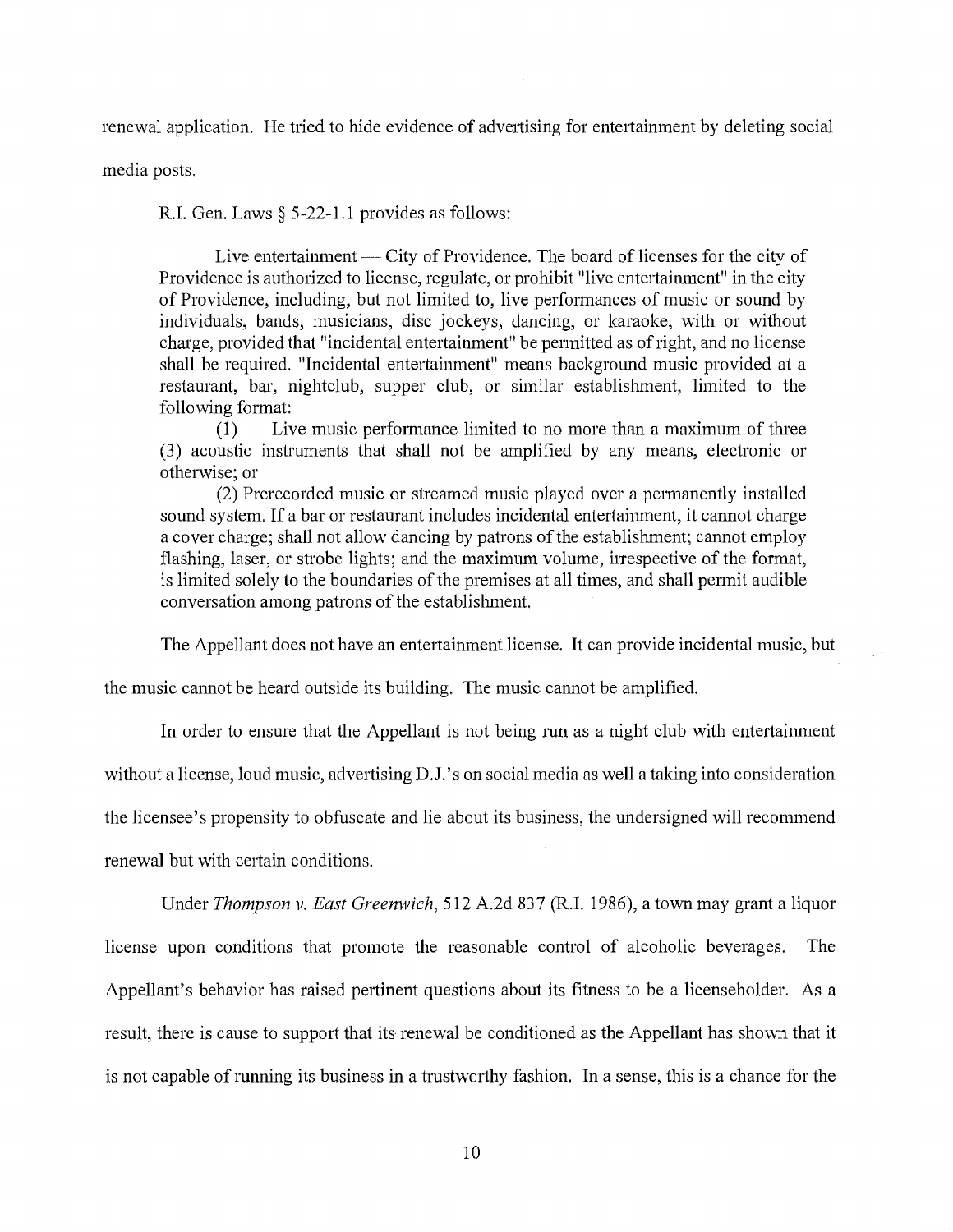Appellant to show that it can be well run and not mislead the Board. In order to allow the Appellant's License to be renewed, it must be monitored by the Board<sup>10</sup> and provide the Board with certain information as a result of its untrustworthy behavior. The Appellant is a Class BV licensee currently closing at 10:00 p.m. It should not be run as a nightclub.

The conditions are as follows:

1. Only incidental music be played so that the Appellant complies with R.I. Gen. Laws § 5-22-1.1 ( e.g. cannot hear music outside, must be able to hear conversation inside, no strobe lights, etc.). Thus, only ambient music can be played so that the Appellant's music does not go over 50 dB.

2. The Appellant shall appear at the Board as soon as possible after the issuance of this decision and then every 30 days to provide an update on how it is operating and to review if any further complaints have been received by the Board in relation to the Appellant.

3. When the Appellant appears before the Board for the first time after the issuance of the decision, it shall provide an updated business plan to the Board. If the Appellant decides to vaiy from this business plan, it shall so inform the Board prior to any change in its business plan.

4. When the Appellant appears before the Board for the first time, it shall inform the Board whether it is a smoking bar. If it indicates that it is a smoking bar, it shall provide the Board with copies of any tax affidavits filed in 2021 or previously. It shall provide proof of a ventilation system as required by law. If it cannot provide that information, it cannot be considered a smoking bar.<sup>11</sup>

<sup>&</sup>lt;sup>10</sup> For example, see *WGIC d/b/a Beve v. City of Providence, Board of Licenses*, DBR No. 19LQ008 (5/28/19).<br><sup>11</sup> If it tells the Board that it plans to be a smoking bar, it obviously must inform the Board and provide proo ventilation system and proof of its receipts for tobacco, alcohol, and food as delineated by statute.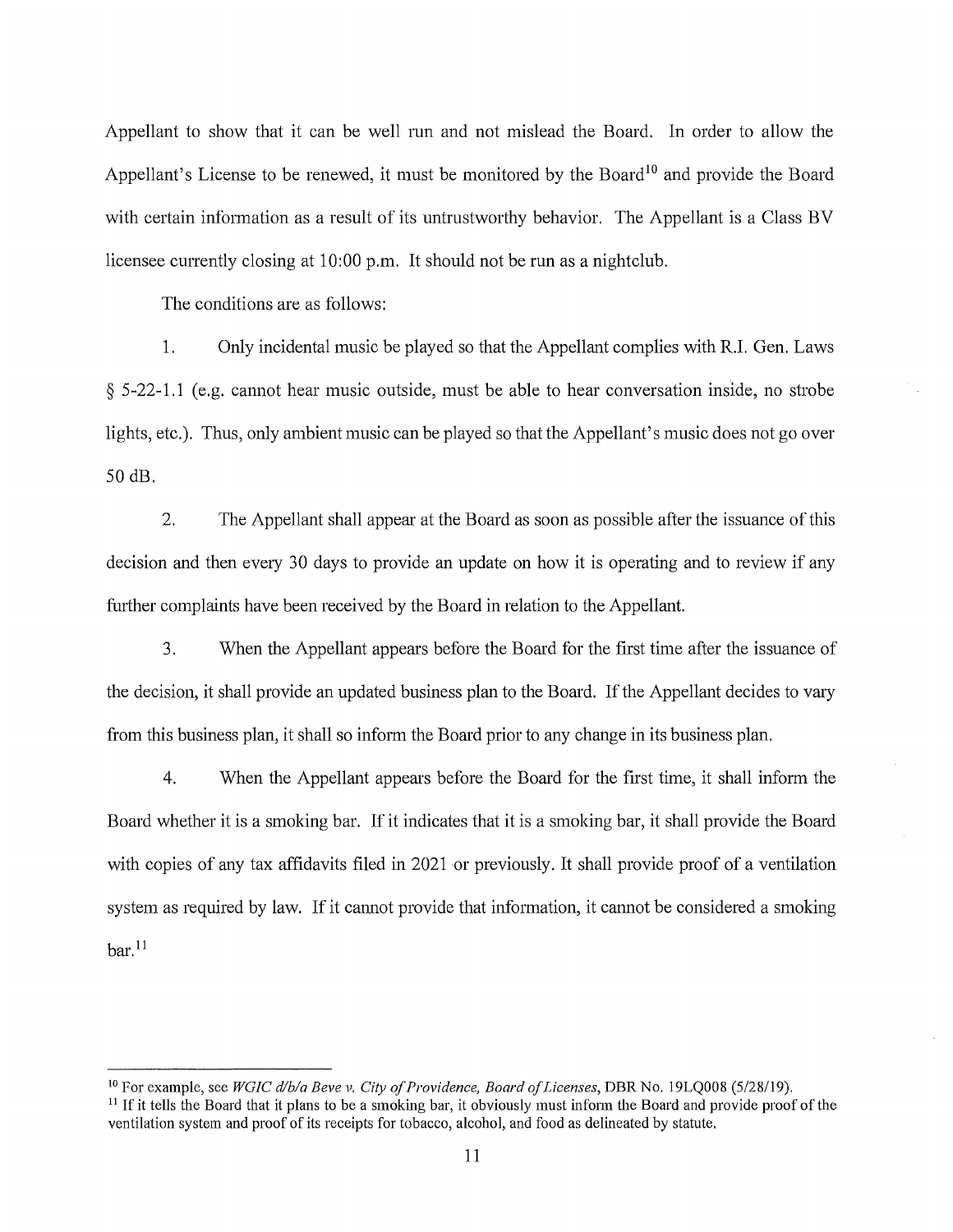5. When the Appellant appears before the Board for the first time, it shall provide its copy of its letter of good standing from the Division of Taxation as required for a renewal application.

6. No advertisements about music allowed in any venue or forum.

7. The Appellant shall continue to close at 10:00 p.m.

8. After one (1) year from this decision, the Board shall decide whether the Appellant shall continue to appear monthly or whether the Appellant should appear quarterly, everyone other month, or not at all, etc.

9. The Appellant shall not open until it appears before the Board with the information required by this Decision.<sup>12</sup> It is noted that failure to provide such information could lead to the revocation of license. E.g. letter of good standing.

## **VI. FINDINGS OF FACT**

1. On or about March 16, 2022, the Board denied the Appellant's renewal application for License.

2. Pursuant to R.I. Gen. Laws § 3-7-21, the Appellant appealed that decision by the Board to the Director of the Department.

3. By order dated March 24, 2022, the Department conditionally stayed the Board's denial of renewal of License.

4. A *de novo* hearing was held on May 24, 2022 before the undersigned sitting as a designee of the Director. The parties rested on the record.

5. The facts contained in Section IV and V are reincorporated by reference herein.

## **VII. CONCLUSIONS OF LAW**

Based on the testimony and facts presented:

<sup>&</sup>lt;sup>12</sup> Obviously, the Board hearing shall be scheduled as soon as possible after the Appellant indicates it is ready to appear on the agenda.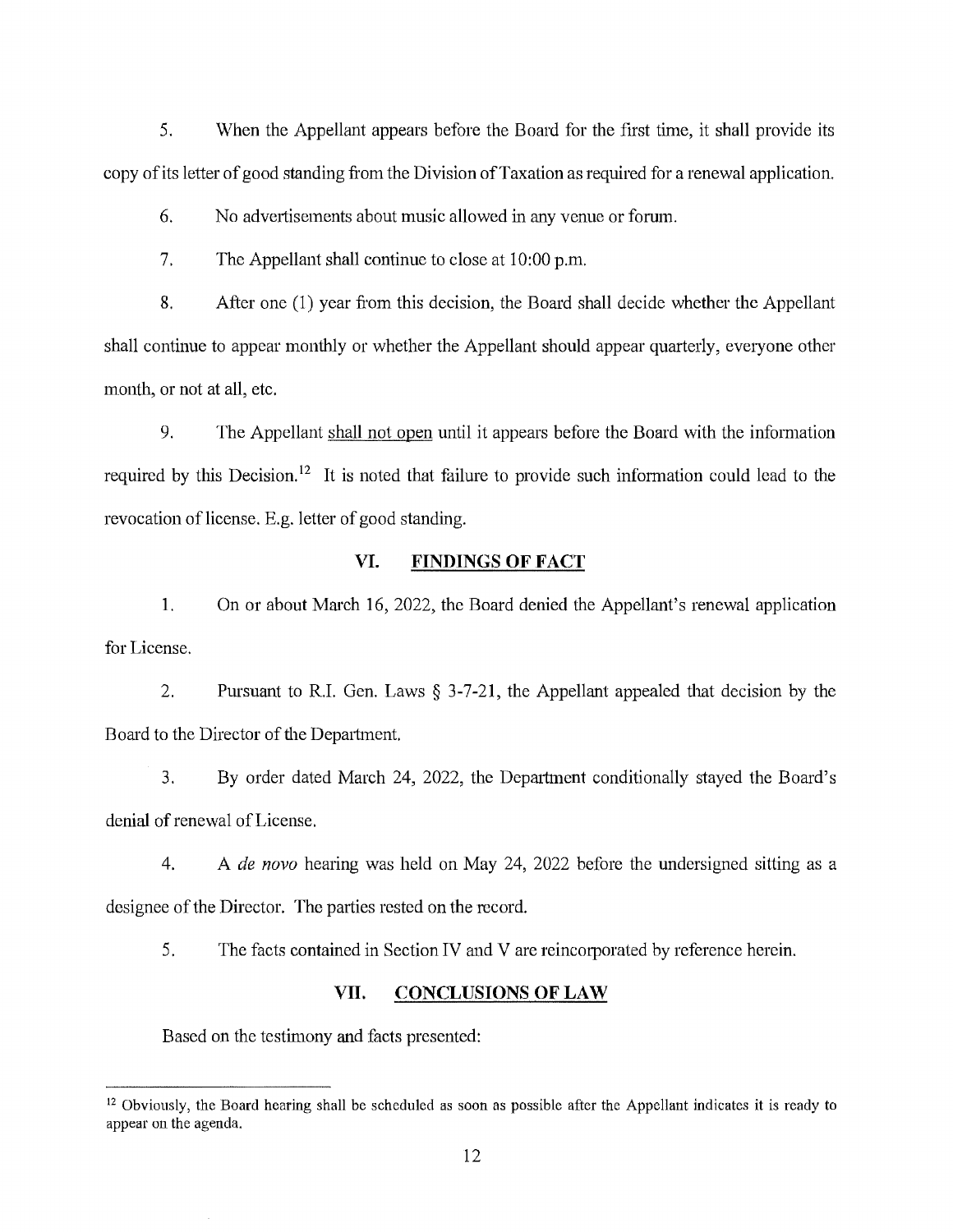1. The Department has jurisdiction over this matter pursuant to R.I. Gen.§ 3-7-21 *et seq.,*

R.I. Gen. Laws§ 42-14-1 *et seq.,* and R.I. Gen. Laws§ 42-35-1 *et seq.*

2. In this *de nova* hearing, a showing was made by the Appellant to overturn the denial of the renewal application but with the above delineated conditions imposed on the License.

## **VIII. RECOMMENDATION**

Based on the above analysis, the Hearing Officer recommends that the decision of the Board denying the Appellant's License renewal be overturned, but with the conditions imposed as outlined above.13

Dated: June 14, 2022

Dated: 06/14/2022

alesa **Barrett Barbon Barnett Starter Barnett Starter Starter Barnett Starter Starter Barnett Starter Starter Starter**<br>1980 - Paul Barnett Starter Starter Starter Starter Starter Starter Starter Starter Starter Starter Starter S

Catherine R. Warren Hearing Officer

## **ORDER**

I have read the Hearing Officer's Decision and Recommendation in this matter, and I hereby take the following action with regard to the Decision and Recommendation:

> ADOPT REJECT MODIFY X

ant M. Tanner

Elizabeth M. Tanner, Esquire Director

<sup>&</sup>lt;sup>13</sup> It should be noted that if the Appellant fails to comply with these conditions of its License, such a failure could be considered a statutory breach of maintaining conditions of licensing pursuant to R.I. Gen. Laws  $\S 3-5-21$ .